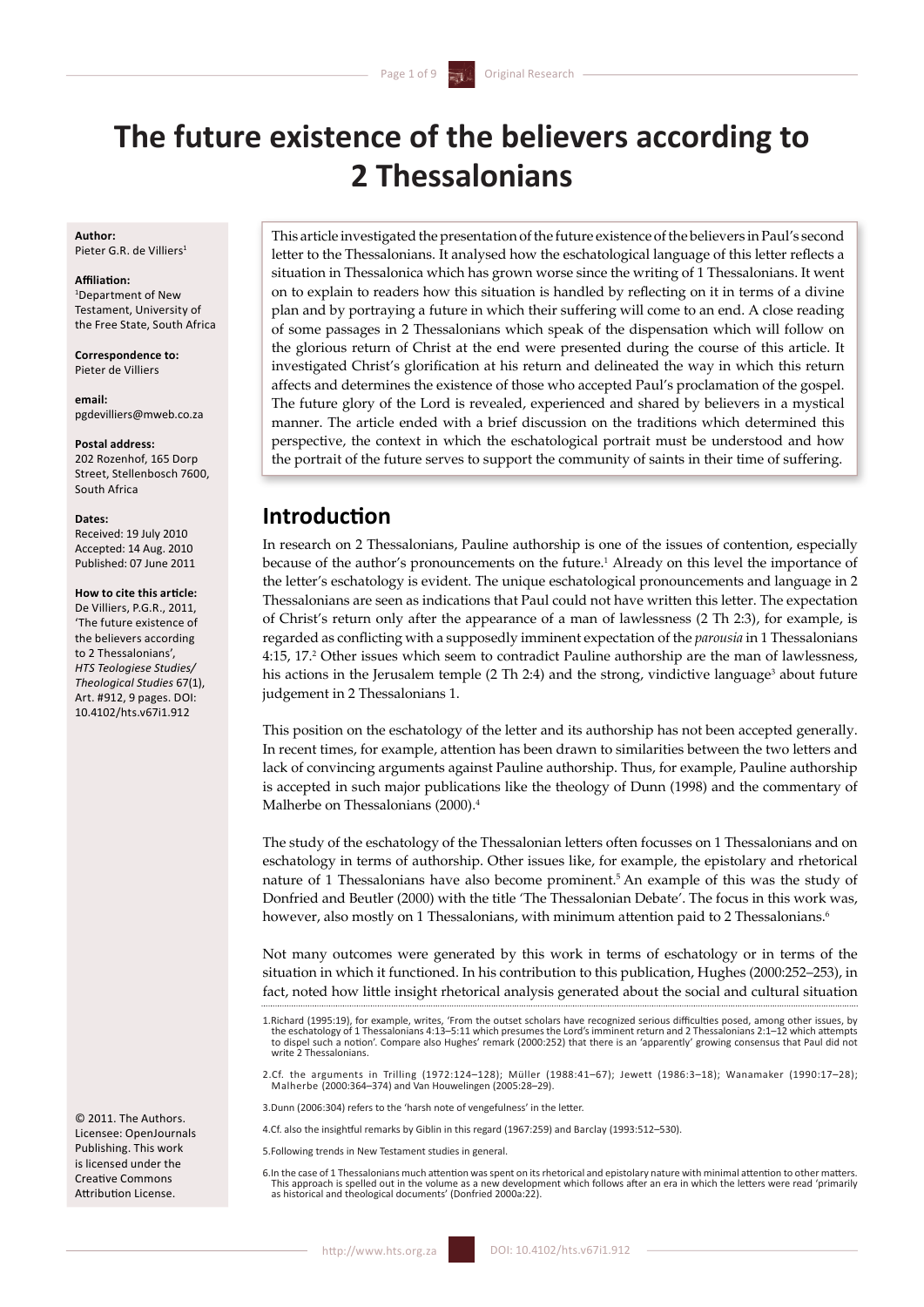of the Thessalonian letters.7 And yet, Hughes continues with the observation that the answers to the question whether 2 Thessalonians reflects the condition of the Thessalonian congregation or the interest of the author of 2 Thessalonians in doing persuasion through that letter, depends on further studies of 2 Thessalonians.

The relative lack of attention to 2 Thessalonians in contemporary research makes it necessary to investigate it in more depth, especially in terms of its contents. This article wishes to offer such a further study. And, since eschatology is a major issue in the letters to the Thessalonians, determining answers to other questions, it is necessary to continue reflecting on the letters' pronouncements on the future, as will be done in this contribution.

For the purposes of this article and as context for the topic under investigation, it is assumed here that 2 Thessalonians was written by Paul in 50–51 CE. The contents of the letter reflects the same warm relationship between Paul and his group of co-workers with the Thessalonians after their conversion during Paul's visit to their city (2 Th 2:5; 2:15; 3:10; cf. 1 Th 3:4; 4:2). The second letter, when compared to the first, however, reflects a worsening situation.<sup>8</sup> Like in 1 Thessalonians, Paul again comforts and encourages the believers in their persecution in the second letter (2 Th 1:3–12), but his language is stronger when compared with 1 Thessalonians, as will be shown in this article. Paul now counters false beliefs that the Day of the Lord had already taken place (2 Th 2:2), instructs them about specific matters (e.g. the idlers in 2 Th 3:6–15) and asks for prayerful involvement in his ministry (2 Th 3:1–2).

The structure and contents of this short letter furthermore confirm the important place of eschatology in it. After the customary letter greeting (2 Th 1:1–2), 2 Thessalonians 1:3– 12 contains a thanksgiving for the special faith, love and perseverance of the Thessalonians in their difficult situation. Paul reassures them that the future will bring a reversal in their fate and ends his remarks with a prayer for their wellbeing. This passage with its eschatological perspective sets the tone for what is to follow. The main body of the letter (2 Th 2:1–3:15) contains a substantial discussion of eschatological matters like the signs of the end (2 Th 2:1–12), before Paul notes some practical matters in the final part of the letter (2 Th 2:13–3:18) and ends the letter with the final greeting (2 Th 3:16–18). It is, however, especially 2 Thessalonians 1:3–12 which is relevant for the topic under discussion in this article.

This article will investigate a particular aspect of Paul's eschatology. Next to existing studies on individual eschatological issues in the Thessalonian letters, there is

http://www.hts.org.za

a need to investigate how the author of 2 Thessalonians conceptualised the existence of saints with and after the coming of the end.<sup>9</sup> The question can be posed as to how does 2 Thessalonians speak of the future as a dispensation which the believers will experience after their earthly existence?

# **The future as the end of suffering**

Although 2 Thessalonians reads the present from an eschatological perspective as dispensation which 'already' exists, its eschatology is also and mostly about end events that are still outstanding. As such it reflects the 'not yet' facet of Pauline eschatology. Paul discusses these future eschatological events specifically in two passages (2 Th 1:3– 12; 2:1–12), although other passages also speak about these future events.

In general Paul's understanding of the future reflects and ties in with the situation in Thessalonica.10 Paul begins both his letters to the Thessalonians with a positive portrayal of the saints, mentioning their growing faith and love, but his appreciation can only be fully appreciated when this praise is linked with his remarks about their adverse condition. Severe suffering is namely a key issue in both letters to the Thessalonians (cf. 1 Th 1:2–3.6; 3:2). In 2 Thessalonians Paul speaks in more detail about their faith.<sup>11</sup> specifically as it exhibits itself in their endurance in persecution and trials (2 Th 1:4, 7). In 2 Thessalonians 1:4–6, for example, he refers repeatedly to their endurance amidst their persecution and distress several times through the words  $\delta\omega\gamma\mu\sigma\delta s$  and  $\theta$ λίψεσιν and their cognates. The larger number of motifs of faith under duress and their presence at the beginning of the second letter, when compared with the first one, confirms how predominant the theme of suffering is. This stronger attention indicates that suffering has become even more serious than in the time of the first letter.

Paul deals with this suffering in 2 Thessalonians 1:3–12 from a faith perspective in two ways.12 He links suffering, firstly, with the divine plan (Frame 1946:227; Malherbe 2000:395, esp. 396, 423).13 The saints' suffering indicates that the Thessalonians are deemed and are being judged worthy of the Kingdom of God (2 Th 1:5; cf. 1 Th 2:12).<sup>14</sup> In this way, Paul exhorts them to look beyond their suffering. They need to understand their adverse conditions in terms of their spiritual journey

9.Cf. Weima and Porter (1998) for an overview of research.

- 10.0n the difficulties involved in reconstructing the historical situation behind<br>the Thessalonian correspondence, cf. Donfried and Beutler (2000:7-8) and the<br>literature mentioned there. One of the major issues is the way situation is created from a mirror reading of a text.
- 11.Cf. the important study of Giblin (1967) in which he explains the decisive role of faith in 2 Thessalonians.
- 12.Börschel (2001:396) observed that 2 Thessalonians does not link the suffering of the believers with their following of the example of Christ or of Paul as in 1 Thessalonians.

### .Cf. also Collins (1984:45–46; but especially p. 250).

14.This would be the translation if the phrase expressed purpose. The alternative is that it indicates result (with the result that you are made worthy). Malherbe<br>(2000:395) points out that it is notoriously difficult to distinguish between the<br>two. Cf. also Williams (1992:113), but also Richards (1995: 'The theological answer to the community's suffering is God's mysterious plan for inclusion in the kingdom'.

<sup>7.</sup> Even in rhetorical analysis the authorship question keeps on lurking in the background, as is clear from Hughes' remark (2000:252-253) that 'whether or not Thes 1 Thessalonians is considered rhetorically successful depe judgment as to whether or not Paul wrote 2 Thessalonians, and how the audience situation for that rather difficult letter is understood'.

<sup>8.</sup> lewett (1986:60) writes, 'The extraordinary similarity in argument and vocabulary, the continuance of the persecution in Thessalonica (2 Th 1:4) and the fact that Timothy and Silas were still with Paul in Corinth – all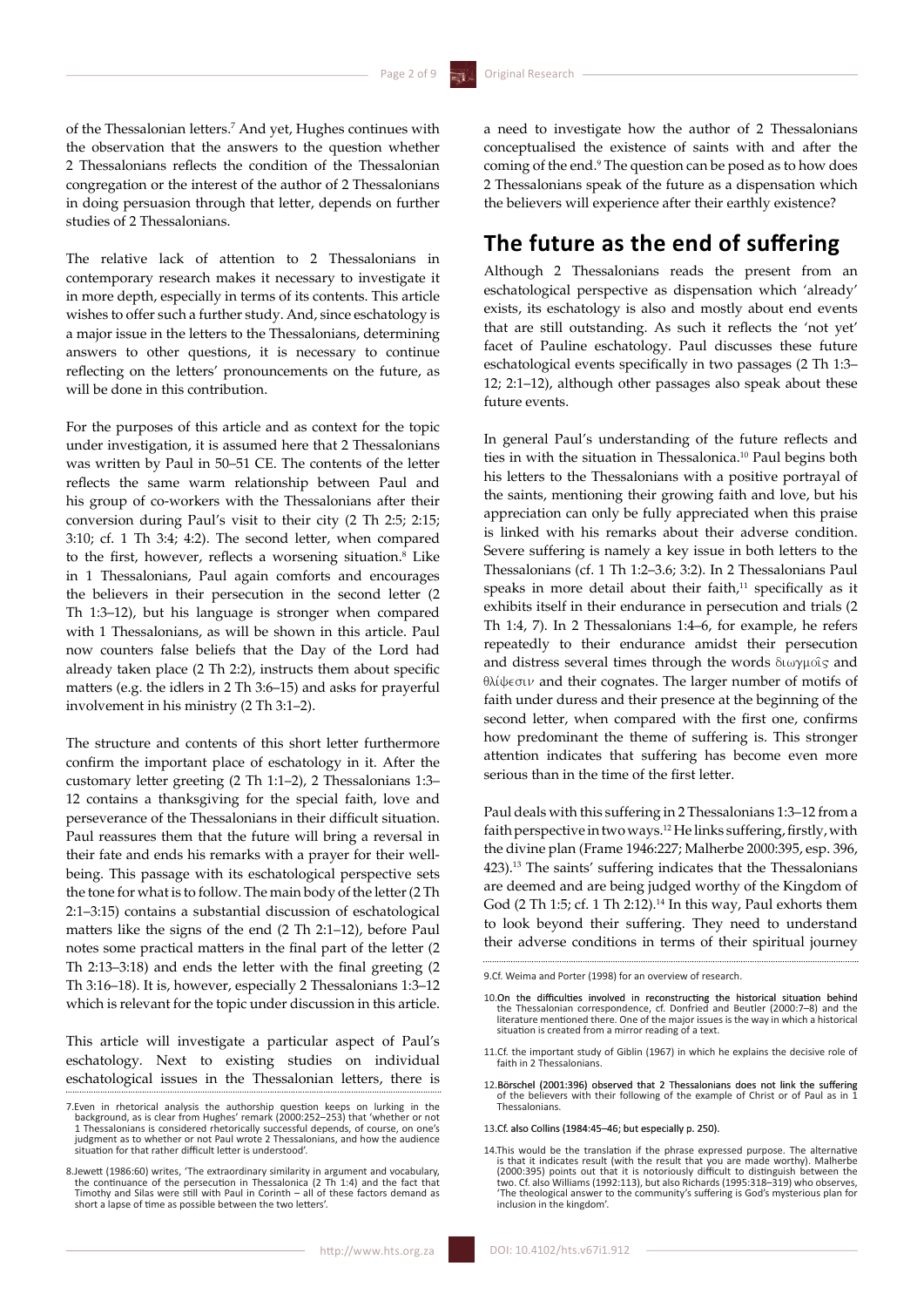with God. For Paul, secondly, the future will bring the end of suffering. The future, in Paul's language, will bring 'relief'  $\left[\frac{d}{dt}(\cos(\nu^{15}))\right]$  from their present affliction (2 Th 1:6–7). Faith as endurance will bear fruits at the consummation when their present state of affliction will end and they will live in God's kingdom without any suffering. Suffering, then, does not speak the last word.

Relief is more than a mere end of affliction when it is considered within the wider context in which this word is used here. It should be understood here in an apocalyptic sense, referring to the general expectation of eschatological peace and rest that suffering believers will experience. It is not only a reversal which will take place. Their future existence will consist of a time of peace. This 'relief' has a special significance in the dire situation of the Thessalonians (Malherbe 2000:398). It fits in well with Paul's emphasis in 1 Thessalonians on peace (1 Th 5:23), but it is also closely connected with Paul's expectation of 'glory' as a future reward for the faithful, which he shares with his Jewish traditions (cf. further below).

The effect of these two faith perspectives on the saints' suffering in the present is that their situation is framed by the action of God. Nothing happens in the present which will affect their relationship with God. Their relationship with God in the future will also be without their earthly affliction. God is thus portrayed as deeply involved in their lives – not only in terms of how God regards them as 'worthy' of the kingdom, but also in terms of what waits for them in the future.17 Paul thus assists them to understand their situation from the perspective of their spiritual journey and to look beyond events to the divine presence in their midst. He offers them a spiritual perspective on their present situation that challenges them to look beyond what is happening to them and to reflect on it in terms of their intimate relationship with God.

God, furthermore, takes the initiative to restore to them life in the fullest sense of the word. This contrasts with their opponents who are responsible for their affliction, thereby destroying their lives. The future will transform their existence by removing the affliction and suffering imposed by others on them. It will create the space within which they will no longer be under pressure from outside because of what others do to them, nor under pressure because of their inner concerns about their suffering.

This perspective which Paul offers them about the future at the same time reflects Paul's pastoral concern for them. In their suffering, he is their mystagogue who accompanies them

DOI: 10.4102/hts.v67i1.912

in their journey of faith, asking with them the fundamental question about God's presence in their difficult situation and times. Paul's message offers them hope, but his remarks also would have strengthened their desire and longing to be with God as the One who remained faithful to them and regarded them as worthy of the kingdom in dire times.

# **The future as experiencing the presence of the Lord**

The author of 2 Thessalonians speaks of the future existence of the saints also from two perspectives in the first chapter of the letter. They are informed that whilst their opponents will be judged, they themselves will enter into the presence of the Lord.

Once Paul has commended the Thessalonians at the beginning of the letter for their endurance in suffering and spoken of the future 'relief' (2 Th 1:3–7), he moves on to discuss the judgment of unbelievers and then to what lies beyond this for believers (2 Th 1:8–10). This focus on a future existence reflects a similar theme in 1 Thessalonians 4:13–18 about which Lüdemann (1984:233) noted that 'the point of argument is reached in v. 17, where the focus falls on the future, lasting fellowship with Christ'. This happens also in 2 Thessalonians 1:9–10 (which Lüdemann does not discuss). Although the future will reverse their situation of suffering, Paul wants to ensure his readers that it will be a permanent reversal and that it will be replaced by a situation in radical contrast with their present situation. He does this also by stressing the incompatibility of the opponents's actions in terms of God's character as the One who rejects and judges evil.

This is then developed in more detail in 2 Thessalonians 1:8– 10. These verses have an intriguing pattern which deserves further discussion now.

### **The pattern in 2 Thessalonians 1:9–10**

In 2 Thessalonians 1:9–10 Paul portrays the human existence and condition which the *parousia* inaugurates. The following analysis of these two verses indicates the way in which important motifs spell out the special nature of the future. It also reveals a neat pattern in which Paul expresses his understanding of the future which will begin with the Day of the Lord's coming:

|   | Α <sup>9</sup> οΐτινες δίκην τίσουσιν ὄλεθρον αἰώνιον                                                 |
|---|-------------------------------------------------------------------------------------------------------|
|   | άπό προσώπου του κυρίου                                                                               |
|   | καὶ <u>ἀπο</u> τῆς δόξης τῆς ἰσχύοῦ αὐτοῦ,                                                            |
| B | <sup>10</sup> ὅταν ἔλθη ἐνδοξασθῆναι ἐν τοῖ ἁγίοῖ αὐτοῦ<br>καὶ θαυμασθῆναι ἐν πᾶσιν τοῖς πιστεύσασιν. |
|   | ότι έπιστεύθη τὸ μαρτύριον ἡμῶ ν ἐφ ὑμας ἐν τῆ ἡμέρα ἐκείνη.                                          |

In the first part of verse 9, Paul describes the destruction that unbelievers face (A) and then in verse 10 discusses the *parousia* as inaugurating a special time for believers (B). He thus moves from a portrait of judgment to that of salvation.

<sup>15.</sup>Baur-Arndt-Gingrich-Danker (1979:65) translate this word as 'rest', 'relaxation', 'relief'. Paul uses it as the opposite of qlivyi~ [distress] in 2 Corinthians 7:5; 8:13. In Louw and Nida (1988:246) it is part of the domain of trouble, hardship, relief and favourable circumstances. They describe it as cessation of suspension of trouble and difficulty. Other words in this domain are ἀνάπαυσῖ [rest] and ἀνάψυξῖ<br>[refreshing]. The first of these two also appear in Revelation 4:8; 14:11. Acts 3:21<br>also comes to mind (καιροὶ ἀποκαταστάσεὧ [times of restoratio

<sup>.</sup>Cf. Chibici-Revneanu (2007:453) who notes, � Wort Gottes an die Adressaten dar, sondern sein Reich, Ruhe und Herrlichkeit'. Also Börschel (2001:400).

<sup>.</sup>Collins (1984:252) made some seminal observations about the characterisation of God in 1 Thessalonians, noting, amongst others, that Paul's understanding of God is a 'touchstone' of Paul's theology.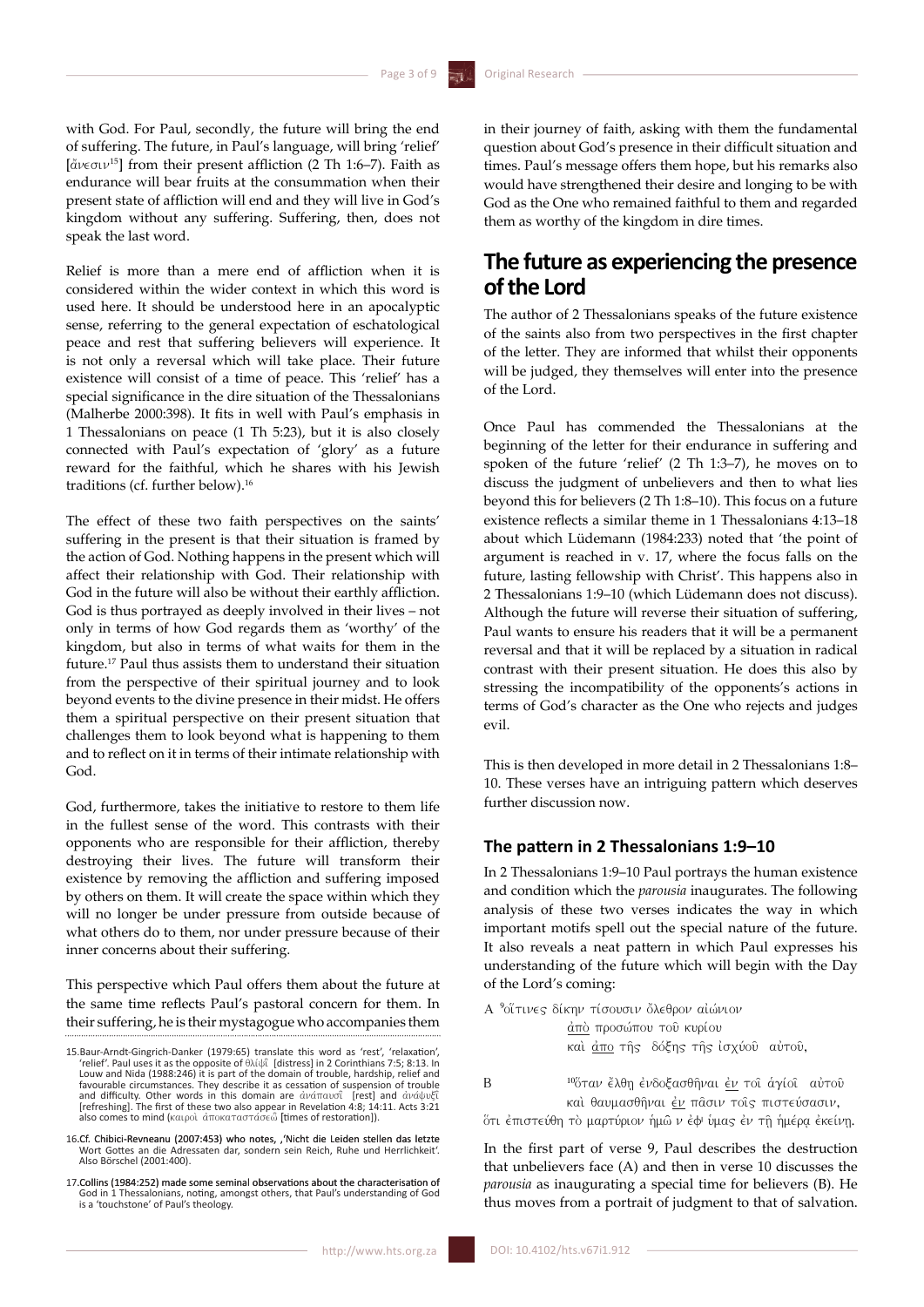But both these remarks belong together to inform readers of the letter as those who accepted Paul's proclamation about their future existence. This pattern must be discussed in more detail now.

# **Judgement as exclusion from God's presence**

Judgement of unbelievers is explained to the readers of the letter as an important facet of their future existence. The unbelievers are, namely, those who opposed them and were responsible for their persecution and affliction. This was indicated in 2 Thessalonians 1:6 in the remark, that God justly repays with affliction those who afflict the saints. Their future fate, therefore, contrasts with that of 'those who do not know God and those who do not obey the gospel of our Lord Jesus' (2 Th 1:8). This confirms that the future fate of humanity is determined by the relationship with the divine. Where humanity rejects a relationship with God and consequently has an evil lifestyle, God will respond by judging them in punishment.

Verse 9 (A) describes the nature of the punishment in more depth. At least three facets are mooted: unbelievers will face 'ruin' or 'destruction' which is, at the same time, presented as 'eternal' ([ὂλεθρον αἰώνιον]; cf. also e.g. 1 Th 5:3; 1 Cor 5:5). The eternal ruin is mentioned together with two further clauses which function as a synonymous parallelism (Frame 1946:236).<sup>18</sup> A synonymous parallelism functions to emphasise a pronouncement by repeating it, but also, in this case, by expanding its contents and adding a further point.<sup>19</sup> Those who disobey the Gospel are denied the powerful and lasting divine presence ['from the face of the Lord';  $\dot{a}\pi\dot{\sigma}^{20}$   $\pi\rho$ oo $\omega\pi\sigma\dot{\sigma}$ κυρίου]. The parallelism explains the ruin as, firstly, not being with the Lord  $\left[\right. d\uppi\right\rangle$   $\uppi$  $\rho$ 00 $\uppi\circ\uppi$   $\downarrow\circ\circ\circ$  kupiou] and, secondly, not sharing his glorious power  $\left[ d\pi\right)$  της δόξης της ίσχύος αύτου`]. In this parallelism the phrase about the presence of the Lord is further connected with and its meaning developed by the phrase 'the glory of his strength' (2 Th 1:9b). The phrase  $d\pi$ ò  $\tau$ ής δόξης [from the glory]<sup>21</sup> is, in turn, supplemented by and intensified in meaning with της ισχυός αύτου [of his power]. This phrase contains a genitive of origin. The glory derives from the Lord's power (cf. further below).

Simply put, the ruin of unbelievers will be found and revealed in their lack of a relationship with God. With intense language,<sup>23</sup> Paul expresses the intimate community with the divine in the future for some.<sup>24</sup> He thus continues what he has been doing in 1 Thessalonians 4:17 and 5:10 where the *parousia* is seen as an entry into the divine presence, but here he does so in more powerful language. The future, as the parallelism in this passage intimates, is about believers' experience of the Lord's extraordinary glory (Van Houwelingen 2005:184). The opponents of the gospel and the saints will not enjoy this experience.

To understand the full impact of these verses, some general remarks about seeing God must be made at this point (which will also be relevant for the discussion on salvation below; cf. 3.4). The motif of seeing (the face of) God is used in other New Testament passages like Hebrews 12:14, 1 John 3:2 and Revelation 22:4.25 It is a motif widely found in Hebrew Scriptures (cf. e.g. Ps 11:7; 18:10). Fuhs (2004:229) pointed out that seeing God is complementary to the notion of revelation.26 In this sense it has to do with God's selfmanifestation in person and action. He also observed that it is an epistemological term which describes the relationship between God and humanity. Of special importance are his comments that to see the face of God or Yahweh 'denotes an encounter with God that emphasizes the immediacy and personal character of the encounter'. This encounter establishes a 'special relationship of trust and protection' (cf. Ex 24:9–11). Seeing God is also prominent in eschatology where people are promised that they will see their maker in his beauty (Is 17:7; 33:17). Not seeing God, means being denied this special and fulfilling privilege.

Seeing God is also quite often linked in Hebrew Scriptures with the motif of experiencing God's powerful glory (Fuhs 2004:231). The notion of glory is especially relevant and significant. To see God means to experience the divine presence in God's actions and *kabod.* In Exodus 16:6–7, for example, Moses refers to the deliverance from Egypt and then adds, 'tomorrow you shall see the glory of Yahweh'. Not only the pending actions of God, but also eschatological actions are linked with the glory of God. Elsewhere, seeing God's glory is found in eschatological expectations of Yahweh's people (Is 66:18, 19).

For 2 Thessalonians 1:10 it is, however, particularly important to note the way in which judgment is linked with the motif of not experiencing the presence of and of seeing God. Once again Paul's thoughts resemble Scriptures (like Is 26:10) which indicate that the misery of the wicked is that they will *not* experience Yahweh's majesty and glory. In prophetic texts, glory thus signified God's judgment. Other Isaianic

27. Note the repeated reference to glory in this passage. Cf. on this further below

<sup>18.</sup> Richards (1995:317) speaks of the author's 'fondness for parallel statements and phrases'.

<sup>19.</sup>Cf. Osborne (2006:226).

<sup>20.</sup>For different interpretations of the preposition, cf. Malherbe (2000:402). But Frame (1946:236) takes the preposition as separation. He refers to Acts 5:41; 7:45; Revelation 6:16; 12:14; 20:11 which would favour the spatial interpretation of this phrase.

<sup>21.</sup>For a discussion of the traditions, cf. Frame (1946:229–230).

Weinhhold (1995:33), following Rendtorff, points out how Hebrew Scriptures<br>often alternates glory with God's face, power, goodness, beauty. He quotes Exodus<br>33:18ff where Moses asks to see God's glory and is told that God'

<sup>23.</sup>Frame (1946:231, cf. p. 236) notes that the character of the 'future felicity is not dwelt upon; in fact, the reward is only intimated – in virtue of what the believers are, Christ<br>receives glory and admiration'. But Frame's analysis does not give due regard to the<br>way in which the other motifs in this passage f

<sup>24.</sup>Cf. also Chibici-Revneanu (2007:460) who links this with the resurrection. The resurrection and the Christ events are both the beginning and end events – 'als endgültige Heilswende ebenso wie als Ausgangspunkt einer neue Gemeinschaft'. In this way Christ brings about the intimate relationship between the divine and<br>those who accept the gospel. This is spelled out in 1 Thessalonians 1:10 where<br>waiting on the Son is linked with his resurrection. The commun grounded in the resurrection, thus finds its consummation in the *parousia.* 

<sup>25.</sup>The Greek of Revelations 22:4 reads explicitly,  $kab$ ,  $\delta$  $\delta$  $\delta v$  $\tau$  $a$ ,  $\tau$  $\delta$ ,  $\tau$  $\delta \delta \delta \omega$  $\tau$  $\delta v$ ,  $a\dot{v}$  $\tau$  $\delta v$ [and they will see his face].

<sup>.</sup>Cf. Weinfeld (1995:34) for similar remarks.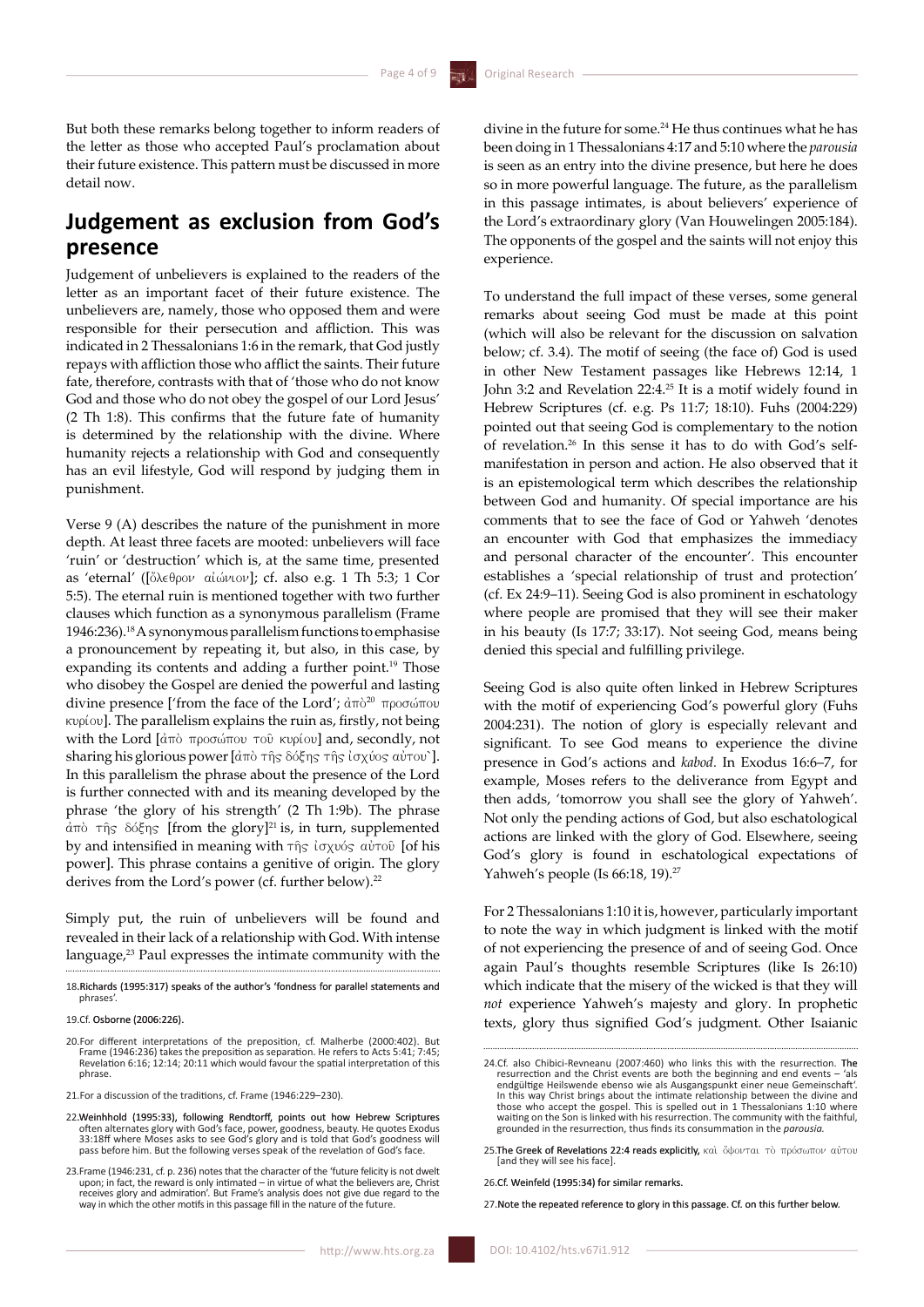passages are also relevant here (cf. about the divine presence, e.g. Isaiah 2:10, 19, 21, in which the flight of the unrighteous on the Day of the Lord is mentioned).<sup>28</sup>

Paul thus foresees a future in which those who do not believe will 'eternally' be cut off from the presence of the Lord. Believers, in contrast, are told that this will not happen to them. The relationship with God will not be affected by God's judgment of evil. The hostile attitude of unbelievers to the community of God will eventually bring about a reversal of positions: they who are now responsible for the afflictions of God's people, will themselves become objects of affliction. The transformation works in both ways: not only are believers exempted from judgment, but unbelievers will be transformed from those who cause affliction to those who are struck by affliction (2 Th 1:6). It is a transformation in glory.

### **The powerful presence of Christ as judge**

The transformative relationship between God and the saints is to a large extent determined by the way in which God is understood. In the previous sections of this article, attention was drawn to the faithfulness of God, the divine, transformative initiative and action and the fundamental opposition of God to evil. In the passage about the coming judgment and salvation (2 Th 1:9–10), there is a strong focus on the exalted character of the Lord. The repeated use of the motifs of 'presence' and 'glory' to express this, is complemented by other motifs in 2 Thessalonians 1:6: about the appearance which takes place 'from heaven', Christ who appears 'in blazing fire' and Christ who is accompanied by 'powerful' angels (2 Th 1:7; cf. also Is 66; Frame  $1946:229$ ).<sup>29</sup> The phrase 'in flaming fire' which reflects theophanic language (Ex 19:18; Dt 5:4; Dn 7:9–10, but cf. esp. Is 66:15–16), is often a mystical indication of the divine presence.30 This is strikingly expressed in Acts 7:30–32 when Stephen retells the story of the flames of the burning bush that amazed Moses and that represent the presence of God.

This theophanic portrait is reinforced by motifs which reappear in the following section on the Day of the Lord (2 Th 2:1–12). 'That day', for example, comprises the 'revelation' or 'appearance' of the Lord (2 Th 1:7; έν τη άποκαλύψει; 2:8;  $τ<sub>η</sub>$  έπιφανεία τη παρουσίας). This special term implies that the heavenly secret with its divine origins and about actions will become a reality in the *parousia.*<sup>31</sup>

Christ is, however, also portrayed as powerful in how he

is not characterised in this letter. Börschel (2001:396) drew attention to the fact that the suffering, death and resurrection of Christ play no role in the letter. He is only the one who will return triumphantly in the future.

The powerful nature of the Lord's future return is also illustrated by Paul's remarks about how the lawless one will be destroyed with the *parousia* (2 Th 2:8–9; but cf. also 2:10). The downfall of the evil one is described in quite strong terms through a synonymous parallelism. The Lord will 'slay' the lawless one with the 'breath of his mouth' and 'destroy' him by the 'appearance of his coming'. The powerful evil one may perform miracles, signs and wonders and he may deceive many, but ultimately he is doomed to destruction (v. 3). He falls victim to the just judgment of God.

All these are theophanic motifs<sup>32</sup> traditionally associated with God. Here, however, they are also ascribed to Christ. Once again God reaches out to humanity in Christ, who represents the divine will and action and who, consequently, embodies the divine.<sup>33</sup>

This portrait of Jesus as judge is also striking because this verse is one of the few places in the Pauline letters where it is presented so explicitly. Dunn (2006:309–310) notes how 'bitty' and 'fragmented' the main body of Paul's letters is about the role of Christ in the events of the end time. Even though the hope of the *parousia* and the future glory appear often in Pauline texts and thus the figure of Christ is placed at the centre of the eschatological events, Christ exercises final judgement only in 1 Corinthians 4:4–5 and 2 Corinthians 5:10. In this sense the picture of Christ in the Thessalonian letters is relatively unique, though not unusual in the light of Paul's exalted descriptions of Christ elsewhere. Paul's picture of Christ as judge in 2 Thessalonians 1 reflects a high Christology. As the 'Lord' who appears 'from heaven' with exceptional glory and majesty, he is an exalted figure (cf. Dunn 2006:314).

All these motifs emphasise the special role of Jesus as Lord in the execution of judgement. It is a remarkable status that is allocated to Jesus. This status further explains how great the disaster that will overcome the perpetrators of evil is. They will be excluded from the Lord's awesome presence and from the majesty of his power (2 Th 1:9).<sup>34</sup> They are not

<sup>28.</sup>In 2 Thessalonians 1 Paul changes the original sentence in Isaiah that speaks about<br>a flight 'from the presence of the fear of the Lord and from the plory of his might<br>y omitting the phrase 'of the fear' (cf. Frame 1946 but also the more critical remarks of Richard 1995:315).

<sup>29.</sup>This portrait of the heavenly entourage, different from 1 Thessalonians 4:16 (where only the voice of an archangel at the Lord's coming is present), intensifies the description of the *parousia*.

<sup>30.</sup>On the apocalyptic and mystical context of light (used together with glory), cf. Chibici-Revneanu (2007:407–408); but cf. further Van Houwelingen (2005:182); Malherbe (2000:400).

<sup>31.</sup>Cf. Segal (1999:261) for the apocalyptic nature of the term 'revelation'. 'Paul's references to apocalypses and visions, as well as heavenly ascent, put him squarely within apocalyptic tradition'. Note especially how Segal (1999:262) links this with Jewish mysticism.

<sup>32.</sup>These motifs stem from prophetic and apocalyptic traditions that are often linked in theophanic passages about the Day of the Lord. Cf. for these elements Exodus 3:2; Daniel 7:9; Psalms 50:3; Zecharia14:5; 1 Enoch 1:9; Mark 8:38; 13:27; 1 Corinthians 3:13.15; Jude 14; Ridderbos (1966:594); Menken (1994:86). The 'day'<br>is an apocalyptic topos for the future coming (Menken 1994:91; cf., e.g. Zch 9:9.16;<br>MI 3:1–12; Mk 13:26.32). Here the Day of the Lord is link Christ.

<sup>33.</sup>The role of God remains prominent. In 2 Thessalonians 1:11, for example, Paul prays that God may count the Thessalonians worthy of their calling (cf. 2 Th 1:5). Such a pronouncement underscores what Collins (1984:250) wrote about the role of God in 1 Thessalonians 'In each instance Paul explicitly cites the name of God, as if to affirm that it is God who is responsible for the ultimate realities of salvation even if these are effected through Jesus Christ'. This is also, *mutatis mutandis*, true of 2 Thessalonians.

<sup>34.</sup>Dunn (2006, 305–306) writes that the vivid visionary character of this passage reflects the genre of apocalypse with its notions of crisis, persecution, hope and fear expressed in 'inflated symbolism and assurance of God's vindication and vengeance'. He regards the reference to 'revelation' (2 Th 1:7; 2:3.6), 'mystery'(2 Th 2:7), the 'return' (2 Th 1:7) and the 'man of lawlessness' as examples of such apocalyptic language. This, he notes, explains its exaggerated character with an 'element of the grotesque'. He thinks that the lack of such language elsewhere in the Pauline letters means that Paul did not regard it 'as a constant feature of his gospel and theology'. It must be noted, though, how toned down Paul's language is when compared with the much more vengeful portrayal of judgment in Revelation.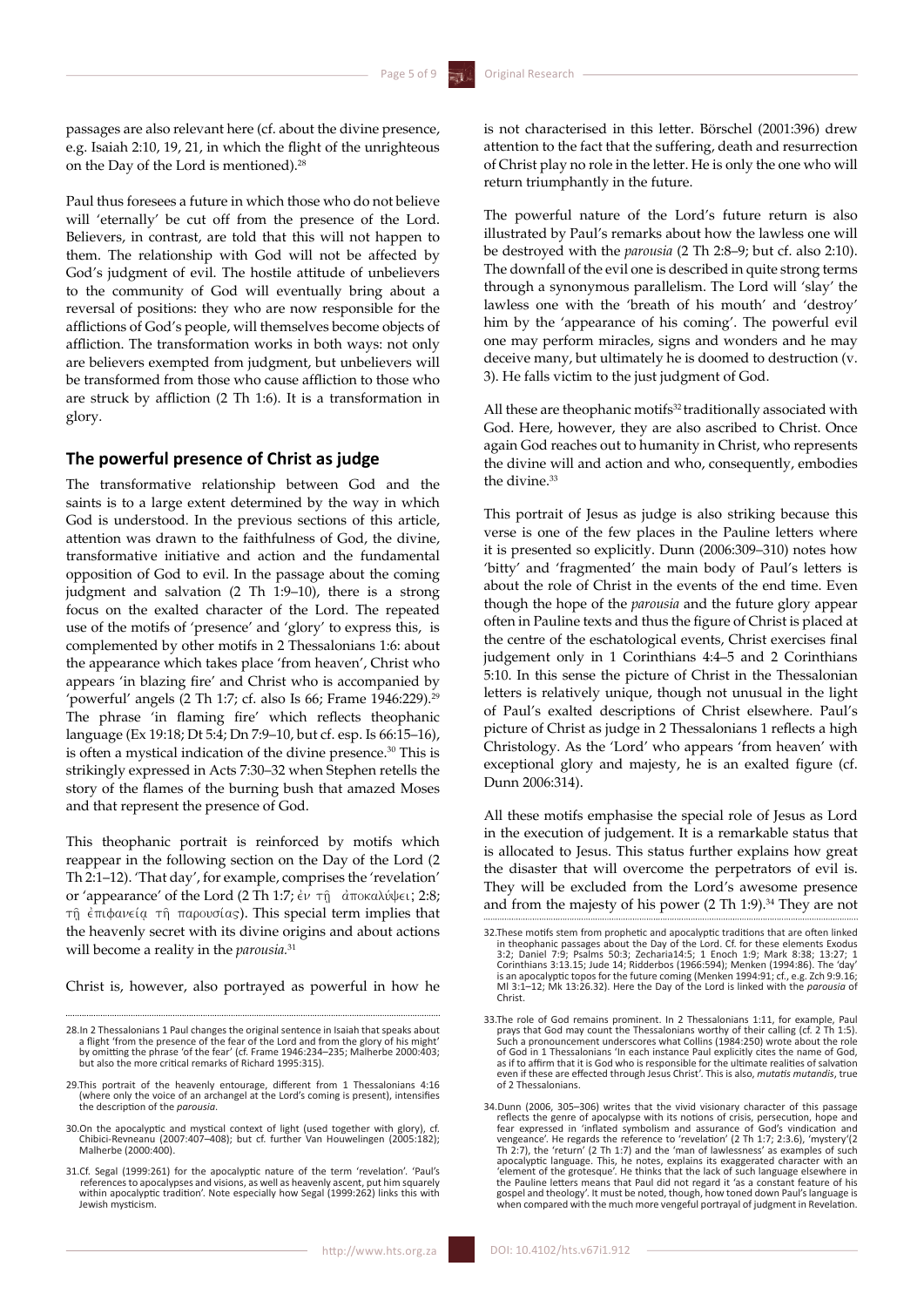only mentioned to describe them as the objects of the divine judgment, meted out to them because they rejected the gospel, but they are further portrayed as being deprived of a life in the glorious presence of the Lord.

This powerful portrait of Christ as divine judge of the end time is is to be understood in the light of the saints' affliction which they have to endure and which Paul addresses paraenetically in this letter. Their journey of faith has not been an easy one. They are, however, reassured by Paul that their travails do not speak the last word. Eventually God will act and remove their opponents and the unbelievers. They can look forward to a transformation in glory, when their present affliction will come to an end. They can be comforted by the knowledge that they have been considered worthy of the kingdom in suffering, but they can also rest assured that the judge who will intervene on their behalf is the one who is powerful enough and determined to judge their opponents.35 At the same time, this picture of judgement reminds them how important it is to remain faithful in their spiritual journey. They do not want to share the fate of those who do not believe and who will ultimately not see God. Their relationship with the divine, initiated by God and steered by God until the very end, is determined by the one who is infinitely more powerful than evil and who by (his) character rejects evil completely. If anything, all this has been proven by the life of Christ.

### **Salvation as experiencing the glorious presence of the divine**

The future and its revelation of the presence of Christ are not only linked with judgement, but are also and especially combined with salvation. In 2 Thessalonians 1:10 (B) the attention shifts to the faithful and their salvation, which consists, as is implied by verse 9, of their sharing the divine presence. The future is thus the completion of what God had begun through Christ. The divine initiative finds its final consummation in the bringing in of the faithful into the presence of God. The faithful will experience what unbelievers will not have: they will be face to face with the Lord in his glorious, powerful presence (cf. also 1 Th 4:14, 17; 5:10; Frame 1946:235). The beginning of this verse's internal structure is also in the form of a parallelism. The parallelism once again emphasises the point and speaks in strong terms about Christ as Lord and about the consequences of accepting the gospel. These two now deserve more attention.

### **The glorification of Christ**

First of all, though, this passage in 2 Thessalonians 1:10a suggests that the future is first and foremost about Christ's glorification. The future will be characterised by the Lord's glorification  $\int \phi \delta \phi \phi d\theta$  (a)] and by wonder [ $\theta$ avµa $\sigma$  $\theta$  $\hat{\eta}$ ναι<sup>36</sup> (b)] at his coming. In this sentence the motif of glory in verse 9 (cf.  $\tau$  $\hat{\eta}$ s  $\delta\acute{\delta}\hat{\xi}$  $\hat{\eta}$ s [of the glory]) is repeated in the verb  $\epsilon v \delta o \xi a \sigma \theta \hat{\eta} \nu a$  [to be glorified], stressing its importance.

Glory, as has already been indicated in some way previously, has the connotation of brightness and light (Lk 9 :29–32; 1 Cor 15:41), but is in the first instance a manifestation of the divine presence (Lk 2:8; Malherbe 2000:400).

### **The glorification of the saints**

These remarks about the future return of the Lord in 2 Thessalonians 1:10 are about more than the glory of Christ. It is namely not only Christ who is glorified, but those who believe in Him also experience a glorification. Their glorious future is a consequence of their response to Paul's eschatological proclamation, as verse 10c spells out.<sup>37</sup> The future salvation speaks of a special relationship of the Lord with the saints  $\begin{bmatrix} \frac{\partial v}{\partial x} & \frac{\partial v}{\partial y} \end{bmatrix}$  and the faithful [έν πασιν τοις πιστεύσασιν]. It comprises their eternal fellowship with the Lord, continuing the special link which began with their conversion.

Christ's glory transforms the faithful and their situation completely. As is clear from 2 Thessalonians 2:14, God has called Christians to share in the glory of Christ.<sup>38</sup> This motif is found in 1 Thessalonians 2:12 where Paul also says that God calls believers to His kingdom and glory. That motif reappears in 2 Thessalonians 1:9–10 where it is developed in somewhat more detail and where the glory is regarded as a matter of the future. Paul wishes to explain through this motif how the believing community will enjoy the divine presence and will be transformed (1 Th 4:17). The Lord is glorified in and admired by the believers who participate in the divine glory. The glory of the Lord will be visible in them (cf. Is 49:3; Menken 1994:92).39

The exalted Christ thus shares his glorious existence with the faithful in a way that reminds one of Paul's mystical soteriology. In it Paul reflects on Christ as the second Adam 'where Christ is envisaged as a corporate person 'in' whom believers can find themselves' (Dunn 2006:314). They are saved to be with and to become like the exalted Christ. Newman (1992:242) thus noted that the Lord will through glory 'reconfigure his people. Judgment and suffering will be replaced by a revelation of Glory, a manifestation which will effect a second exodus: a restoration and recreation'. It is a divine glory in which humanity will have a share.<sup>40</sup>

<sup>.</sup>This is why Paul can speak of the opponents as 'doomed to destruction' in 2 Thessalonians 2:10.

<sup>36.</sup> Bruce (1982:153) interprets this as 'to be marveled at in all those who have believed'.

<sup>37.</sup>The decisive role of faith in the Thessalonian correspondence has been worked out well by Giblin (1967). But cf. also Ridderbos (1966:253–260), especially his remarks on the new creation as faith and the close connection between faith, the proclamation of the gospel and the divine election in Pauline literature.

<sup>38.</sup>One should read this remark in the light of the Old Testament which regards the glory of Yahweh as renewing and transforming existence. Cf. also Romans 8:17–18; Philippians 3:21; Newman (1992:60–61); Malherbe (2000:404).

<sup>39.</sup>For the way in which Paul considers the post-resurrection body of Christ as the same body that the believer will use to travel to heaven, cf. Segal (1999:267). He notes that this body 'is a spiritual presence that is identical with the end of time' as it is portrayed in 1 Thessalonians 4:13–18.

<sup>40.</sup>Chibici-Revneanu (2007:459) writes about the glory motif from a tradition historical point of view. She comments that the future revelation of the divine glory (cf. for this 2 Th 1:9–10) will bring a reversal in history. ''Die Gotteszugehörigkeit der Herrlichkeit soll in diesem Ereignis letztgültig bestätigt warden, was auch bedeutet: dass dieses Erscheinen der δόξα diejenigen ins Recht setzen wird, die<br>sich dieser Zuordnung nicht verschlossen hatten, hingegen für alle jene, die δόξα<br>statt dessen *für sich selbst* beanspruchen, Gericht und Üb remarks about the glory of the Lord in 2 Thessalonians 1:9 thus confirm what he said in 2 Thessalonians 2:4 about the man of lawlessness who claims divine glory.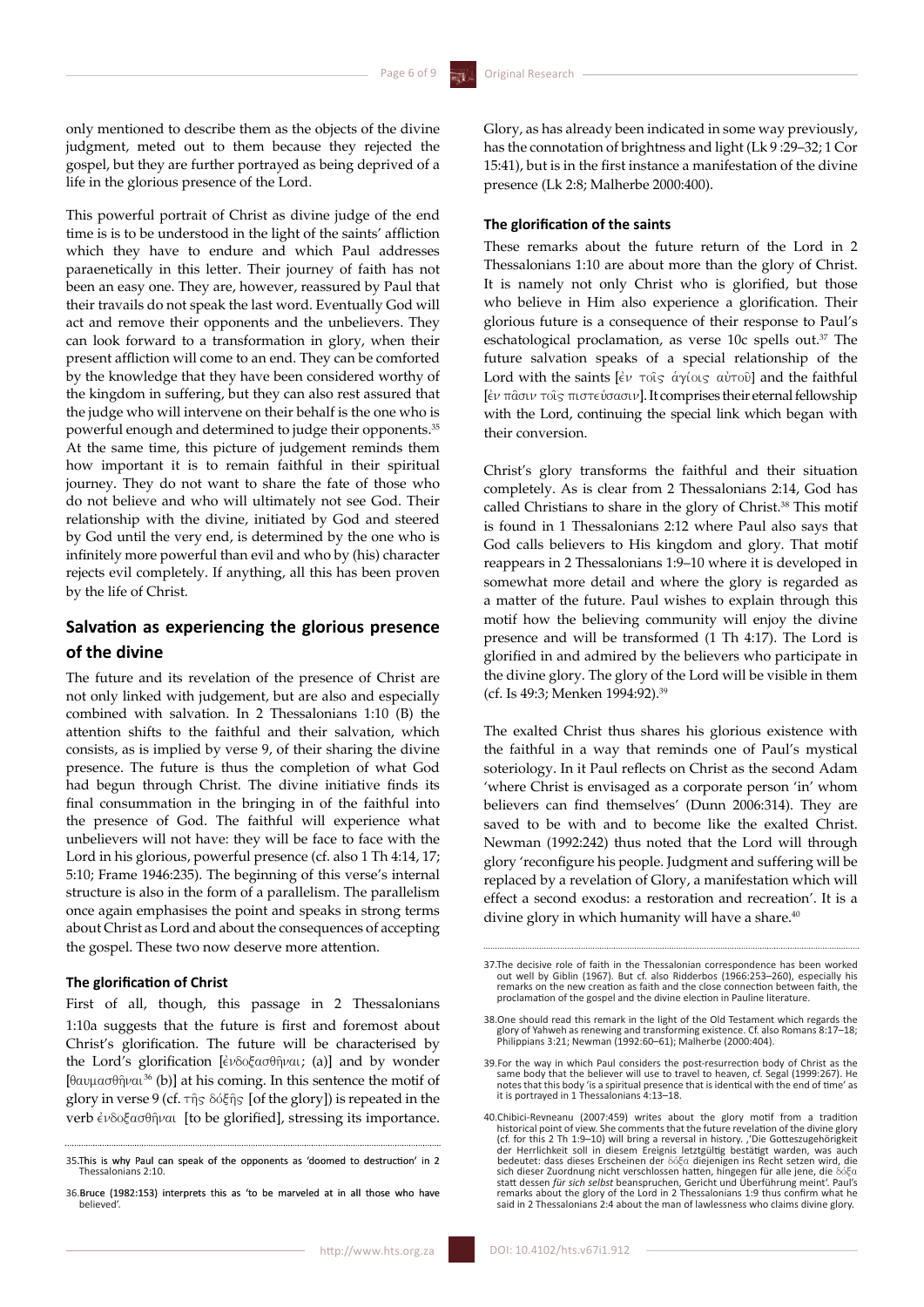### **Sharing the divine presence**

The glorious future is not only about rest after the end of suffering (2 Th 1:7) and of experiencing the divine presence, but it is also about *sharing* the divine presence in community,<sup>41</sup> as in 1 Thessalonians, the end time will be characterised by the believers sharing the divine presence 'with each other' (cf. the  $\sigma$ iv  $\alpha$ i $\sigma$ ics in 1 Th 4:17). In 2 Thessalonians 1:6–7 Paul used the significant phrase  $\mu \in \theta$  ' ή $\mu \hat{\omega}$  [with us] to express how his and the believers' future will be a time of sharing God's blessings and the divine presence with each other.<sup>42</sup> Paul and the Thessalonians have shared their suffering with a long list of believers – from the prophets, Jesus, Judean Christians to later groups. They will experience a 'future fellowship in "rest" or "relief" from this suffering', but they will also be glorified in power when they all together experience the Lord's presence (Chibici-Revneanu 2007:459–460).

This sharing of the divine presence is also articulated in 2 Thessalonians 2 where Paul focuses on matters regarding the *parousia*. At the beginning of this passage (cf. 2 Th 2:1), Paul announces as its topos: ύπερ της παρουσίας του κυρίου ήμων Inσού Χριστού και ήμων έπισυναγωγής έπ' αύτον [concerning the coming of our Lord Jesus Christ and our being gathered to him]. It is a discussion of the problem about the Day of the Lord which some say has already come.<sup>43</sup> Noteworthy, though, is how in the later discussion (2 Th 2:8) Paul links the *parousia* to 'the *appearance/splendor* of his coming' [ $\tau$ ñ]  $\epsilon$ πιφανεία της παρουσίας] – a description which recalls the glorification of 2 Thessalonians 1:10.44 This description of a splendid *parousia* together with the consistent use of the title 'Lord', already points to the special nature of this future event and to the exalted status of the Lord.45 But, also as in 2 Thessalonians 1:10, the *parousia* or appearance of the Lord has to do with more than the status of the Lord. It is also about the 'being gathered' to the Lord. The indicator  $\hat{v}$ <sup>n</sup> $\hat{\epsilon}$ <sup>p</sup> [concerning] in 2 Thessalonians 2:1 governs two eschatological issues that Paul wishes to address. He refers not only to the *parousia* ( $\tau$ *n* $\in$ parousiva [of the coming])*,* but, secondly also to 'our being gathered to him<sup>'46</sup> [ήμων έπισυναγωγής έπ' αὐτόν].

The word  $\epsilon \pi \sigma \sigma \nu \alpha \gamma \omega \gamma \gamma$  is used elsewhere in the New Testament only in Hebrews 10:25 where it indicates the assembly of the church; it normally means assembling with someone. Here, however, the word has an eschatological meaning because of its combination with the *parousia* motif.

- 44.The Greek word έπιφάνεια can be synonymous to παρουσία, but it is mostly used in Hellenistic contexts for divine appearances (Frame 1946:266; Malherbe 2000:424; Van Houwelingen 2005:203).
- 45.Paul refers more often to the word *parousia* in 2 Thessalonians than in 1 Thessalonians. Cf. also Van Houwelingen (2005:190).
- 46.Malherbe (2000:415) notes how the article th combines both the *parousia* and the gathering, 'showing that they are closely related in his thinking'.

In many Jewish texts the word traditionally refers to 'the constant hope of the Jews that their scattered brethren would be gathered together in Palestine' (Frame 1946:245; Van Houwelingen 2005:190; cf. Is 27:13; Sir 36:13; 2 Macc 2:7.18) and is taken over in Christian apocalypses (cf. also Mk 13:27). In the case of 2 Thessalonians 2:1, however, there is no such geographical location for the gathering, but, in line with Paul's Christological interest, it refers to a gathering with a person. The faithful will be gathered to the Lord and will be restored in full community with him. It is a pronouncement which reminds one of 1 Thessalonians 4:14 ('God will bring believers with Jesus') and 1 Thessalonians 5:10 ('believers will live with Him').

Paul qualifies the great reversal, therefore, not only in terms of God's glorious actions in Christ, but also from a human perspective, pointing out that it consists of 'our', that is, his and the believers' reunion with the Lord. Once again there is a mystical quality to this passage. It is about the future reunion with the Lord which can only be expressed in metaphorical language, taken from apocalyptical traditions. The reunion affects those who follow the Lord, but it involves them as a community and as the body of the Lord. Paul is therefore referring to the meeting with the Lord and the subsequent being with him (Malherbe 2000:415). The *parousia* implies the inauguration of the full community of believers with each other and the divine in the future and especially their mystical unity with Christ. They are being assembled to the Lord and will be the assembly of God.

## **Conclusion**

The future existence of believers as mystical reunion with Christ in 2 Thessalonians is to be understood within the wider framework of Pauline thought. It has close links with Paul's perspective on the resurrection. Paul's thought in 2 Thessalonians is decisively Christological in nature. The transformation of believers is grounded in the life of Christ and is brought about by Paul's proclamation of the Gospel which is the 'gospel of our Lord Jesus' (2 Th 1:9) that brought them to faith and inspired them to endure (2 Th 1:3–4).

The glorification of the Lord in the believers forms a starting point for later perspectives in Pauline thought. Philippians 3:20–21 Paul speaks of Christ who will come 'from heaven' as deliverer and transform the body of the saints in a form like that of his own glorious body since the resurrection. Present experiences of affliction cannot obscure the eschatological expectation of future glorification (cf. also 2 Cor 4:17). Paul elsewhere also refers to the 'enemies of the cross of Christ' who are heading for destruction (Phlp 3:19; cf. also 2 Cor 4:3), like the opponents of the Thessalonians in 2 Thessalonians 1.

Another expression of this link with the resurrection is found in 2 Corinthians 3 and 4 where Paul writes that God who raised Jesus will also raise believers 'and will bring us to his presence' (2 Cor 4:14; cf. 4:7). For Paul the risen Christ has a body of glory that he received at the resurrection (Phlp 3:20–21). It is the type of body that God will give the faithful (2 Cor 3:18–4:6). Although believers already share the glory,

<sup>41.</sup>Cf. also Lüdemann (1984:235) who notes that an exegesis of 1 Thessalonians 4:13– 18 reveals an emphasis on future fellowship which finds its cause in Christ's death and resurrection. This is also valid for 2 Thessalonians.

<sup>42.</sup> Richard (1995:306): 'By use of the expression "with us" the author underscores the common lot of Christians whether in suffering … or in obtaining eternal rest'.

<sup>43.</sup>Nicholl (2004:119ff.) points out several arguments to prove the co-referentiality of the *parousia* and the Day of the Lord.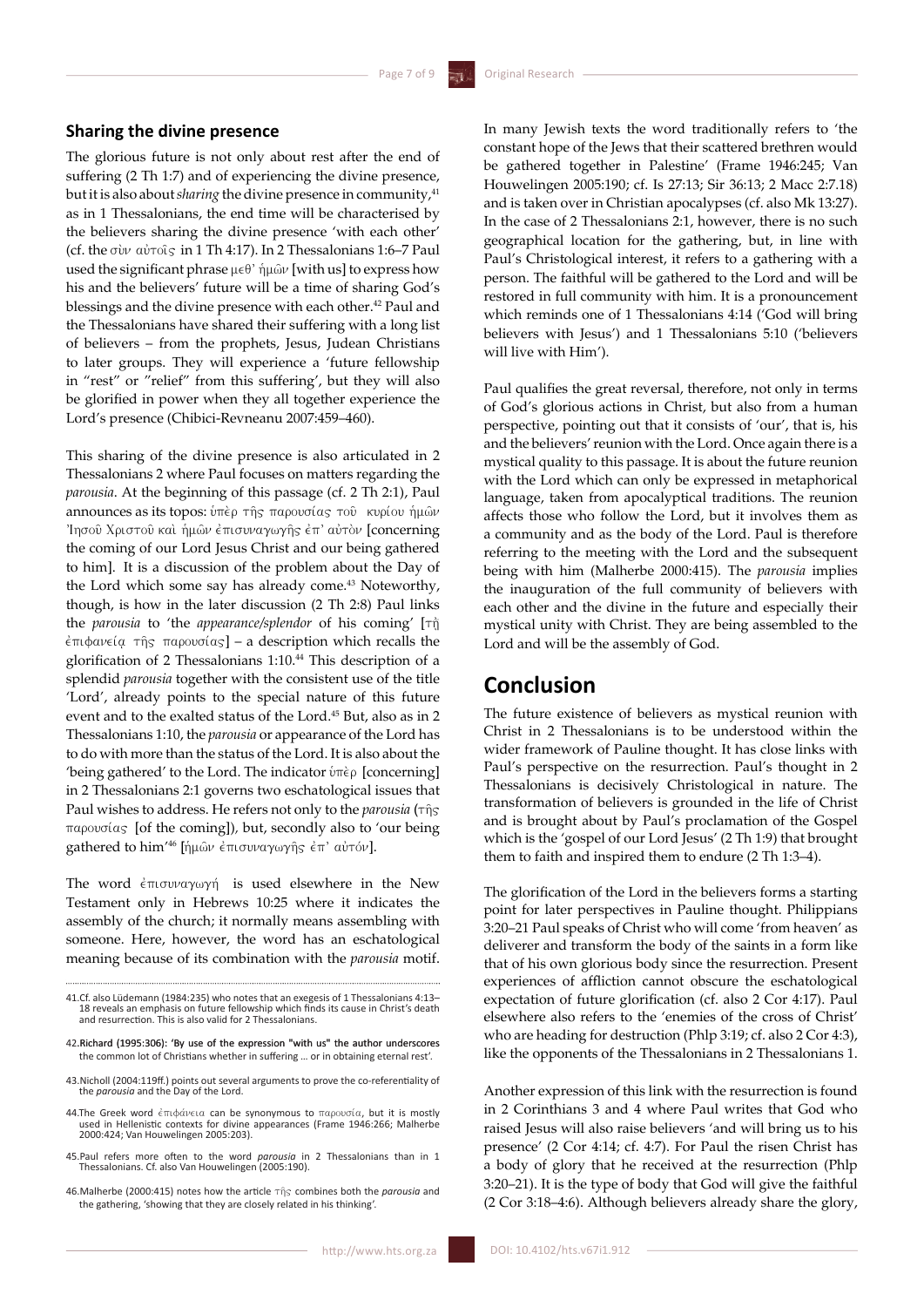they will only experience it fully at the final consummation.<sup>47</sup> Paul, invoking the narrative horizon of Jewish scriptures about divine visitations in the past and the present, sees Jesus as the one who mediates the divine glory of the future. As Newman (1992) writes:

Parallel to and in the sequence of God's past revelation of Glory, the coming, life, death and resurrection of Jesus mediated Glory. In hearing and believing the message of Jesus, the resurrection power of God, his Glory, engages the believer and enacts the process of eschatological transformation, a process which ultimately resolves when the believer is finally transformed into the very image of the Son.

### (Newman 1992:245)

The future glory continues the glory of the resurrection. The transformation that began with the resurrection is finally completed with the Lord's return (Eph 3:16; Phlp 4:19; Col 1:11; Newman 1992:227–228). In Philippians 3:21 the indwelling of the exalted Jesus is also about future glorification: the believer lives in the certain hope of glory (Rm 5:21; Col 1:27b; Rm 8:19). In some cases Paul can even say believers must share suffering in order to share Christ's glory (Rm 8:17). In that case there is a mystical quality to the suffering of the saints: in their suffering they are sharing the suffering of Christ.

Paul's language about the future existence of the believers is sober. It speaks of what is difficult to express in human language. That is why Paul depends on symbolic language, often taken from his sacred traditions. Segal (1999:263–264), writing about Paul's transformation mysticism, observes that Paul uses mystical-apocalyptic language to describe the resurrected Jesus and the future state of believers, employing motifs like form, image, light or darkness, glory and being in Christ.48 Paul's remarks reflect the fulfilment of Daniel 12:1–3, which is about the transformation of the righteous and their leaders, as well as Ezekiel 1:28. He identifies the glory of the Lord, the human-shaped figure on the throne or the angel of Yahweh with Christ, 'in whom the Christian faithful dwell'.49 The portrait of the mystical union of the faithful with Christ and of their future glorious existence in the divine presence in 2 Thessalonians is, therefore, an early indication and version of what Paul would present elsewhere in his letters in more detail.

Although Paul's understanding of the believers' future participation in the glorious existence of Christ is conceived of in terms of his understanding of the resurrection, Hebrew Scriptures and his own faith experience, $50$  it is also conceptualised in terms of the context of the Thessalonians. In the second letter to them, Paul is concerned about the increasing intensity of their affliction. Like in 1 Thessalonians, Paul wishes to reassure them that their present situation must be viewed in light of the future. He reassures his readers that those who harm them will, as was already indicated in 1 Thessalonians 5:3, bear the consequences of their actions. They will be destroyed at the glorious return of the Lord. In contrast to their 'everlasting' destruction and their being shut out from the presence of the Lord (2 Th 1:9), believers will ultimately marvel at and share the powerful and glorious return of the Lord (2 Th 1:9–10). What they experienced when they encountered the resurrected Christ in the proclamation of Paul, will ultimately be given to them in abundance and in perfection. His continued proclamation to them thus exhorts them to look beyond their present affliction to their deeper, enduring relationship with God in Christ.

It is at this point that Paul further develops his pronouncements of 1 Thessalonians on the eternal presence of saints with the Lord. The believers, together with Paul, will find 'relief' from their persecution at the *parousia* (2 Th 1:7). In addition, they can rest assured that they who have been chosen for salvation (2 Th 2:13) and who have responded positively to Paul's proclamation, also have been called to 'share in the glory of our Lord Jesus Christ' (2 Th 2:14). In 2 Thessalonians, then, Paul stresses with some detail and intensity the future glory in which the believers will share. Ultimately, Paul finds it important that the *parousia* is all about the future union with God – the being gathered with the Lord in glory (2 Th 2:1). Their faith is about transformation in glory. The power of their faith in the resurrected Christ is only the beginning. It foreshadows what awaits them as God reveals the fullness of the gospel. One can only imagine how powerful the message must have been for those who were afflicted and were suffering.

# **Acknowledgement**

With this contribution I would like to honour Andries van Aarde, colleague and friend of several decades, for his creative work in the field of New Testament Studies, but also for his dedication and hard work as long-standing editor of *HTS Teologiese Studies/Theological Studies* through which he contributed in a meaningful way to promoting scholarship in our field and in theology as a discipline.

# **References**

Barclay, J.M.G., 1993, '*Conflict* in Thessalonica', *CBQ* 55, 512–530.

- Baur, W., Arndt, W.F., Gingrich, F.W. & Danker F.W. (eds.), 1958, *A Greek-English lexicon of the New Testament*, University of Chicago Press, Chicago & London.
- Becker, J., 1989, *Paulus: Der Apostel der Völker*, Mohr Siebeck, Tübingen.
- Bruce, F.F., 1982, *1 & 2 Thessalonians*, Word Books, Waco.
- Brown, R., 1997, *An introduction to the New Testament*, Doubleday, New York.
- Chibici-Revneanu, C., 2007, *Die Herrlichkeit des Verherrlichten: Das Verständnis der doxa im Johannesevangelium*, Mohr, Tübingen.
- Collins, R.F., 1984, *Studies on the first letter to the Thessalonians*, Leuven University Press, Leuven.
- De Villiers, P.G.R., 2005, 'Safe in the family of God: Soteriological perspectives in 1 Thessalonians', in J.G. van der Watt (ed.), *Salvation in the New Testament: Perspectives on Soteriology*, pp. 305−330, Brill, Leiden.
- Donfried, K.P., 1993, *The theology of the shorter Pauline letters*, Cambridge University Press, Cambridge.

<sup>47.</sup>Cf. Malherbe (2000:412–413) in this regard.

<sup>48.</sup>Glory and light belong together in Paul's thought, to such an extent that in 2 Corinthians 4:4–5 there is a reference to the glory of Christ who is the light. Christ, it is affirmed, is the image of God and himself has glory (cf. also 2 Cor 3:18). 2 Corinthians 4:6 even speaks of the light which is knowledge of the glory of God in the face of Jesus Christ.

<sup>49.</sup>Cf. also Newman (1992:180).

<sup>.</sup>For Segal (1999:263–264) Paul's understanding is based on his own mystical experience. 'Paul through mystical ecstasy was transformed into the image of the resurrected Christ. Paul now offers this process of transformation for all who believe in Christ'.